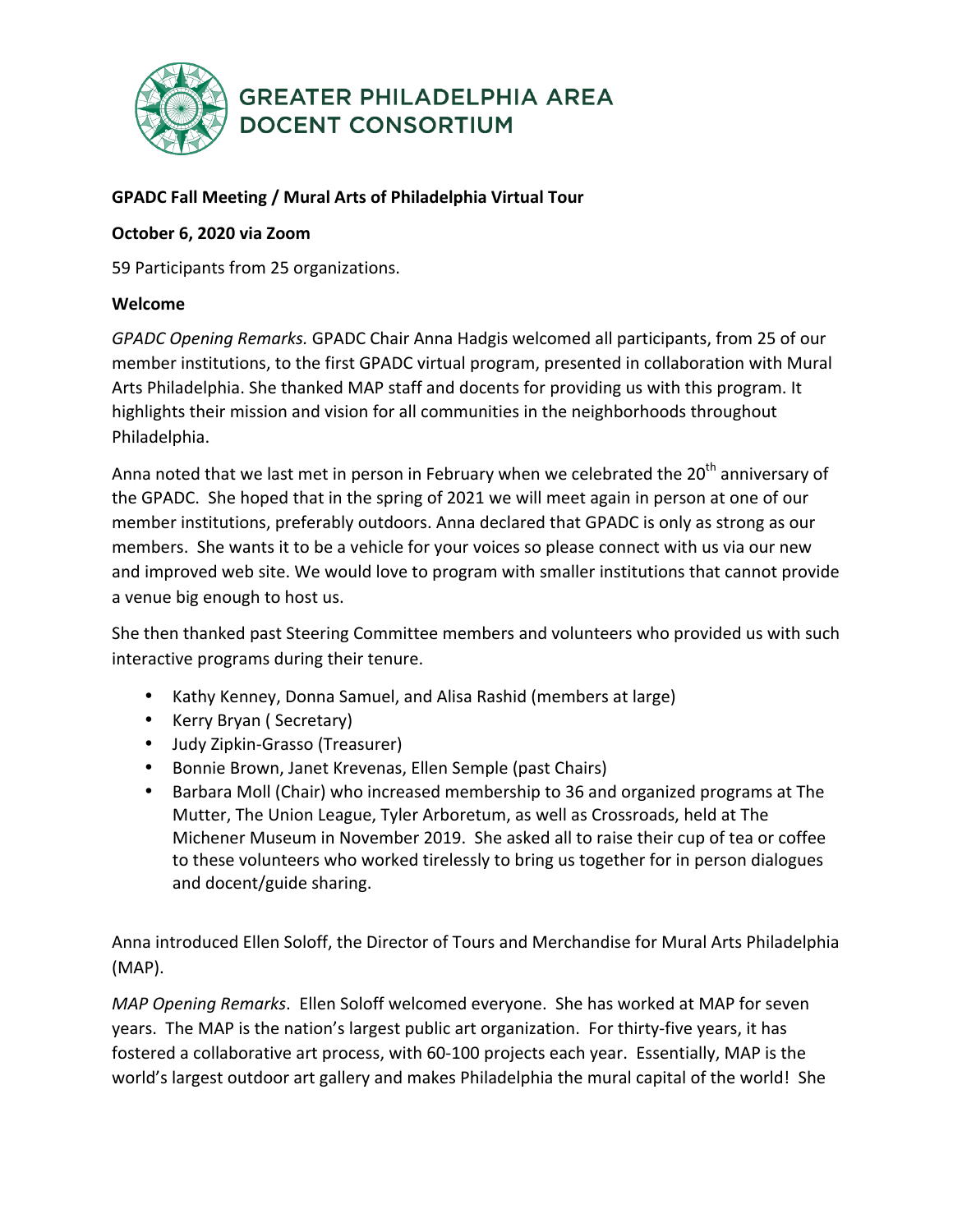explained that today's program would showcase 14 murals produced in the last three years and sited in a variety of Philadelphia neighborhoods.

Ellen introduced Michael Rieder, our tour guide for today's virtual program. She praised Michael as a wonderful MAP guide for the past four years and noted that he had helped to create this virtual tour. Participants were asked to use the "Chat" or "Q & A" features of Zoom for any questions or comments.

## **Program**

*MAP Virtual Tour presented by Michael Rieder.* Michael gave us a richly detailed virtual tour of a selection of murals in Center City, Kensington and North, South and West Philadelphia. For each, Michael provided the title of the mural, the name(s) of the maker(s), the date, the method of production, a description of the community involvement and a discussion of each mural's potential meanings. Michael kindly provided his notes for the program. The images for all of the murals discussed in the outline below can be found at www.muralarts.org.

# Introduction

- 1984... originally titled the Anti-Graffiti Network
- Wilson Goode Mayor of Philadelphia hires Jane Golden to help run program
- 1986... renamed Mural Arts (MAP), becomes a department of city government
- created approximately 4200 murals since 1984
- estimated that 2600 still exist. Create 50-100 new projects per year
- vision has expanded now including Art Education, Restorative Justice, and Porchlight (assists people with behavioral issues). Note: See www.Muralarts.org for more information
- today will examine 14 murals created in last several years, focusing on several geographic areas, highlighting influence of the three above mentioned programs. All these murals can be viewed on the MAP website
- conclude by mentioning MAP initiatives during COVID-19 crisis
- ART IGNITES CHANGE....MAP mantra

# NORTH PHILADELPHIA

- *Everything the Light Touches Creates a Humble Moment* 2019 Brad Carney ..Teaching Artist...Art Education project...worked with 3 classes of high school students at the U School...STEAM (Science/Technology/Engineering/Art/Math) project... idea $\rightarrow$  how one responds to emotional content of one's environment (i.e., stresses, joy, social issues) can influence one's behavioral patterns and help optimize outcome...
- *Sanctuary City, Sanctuary Neighborhood*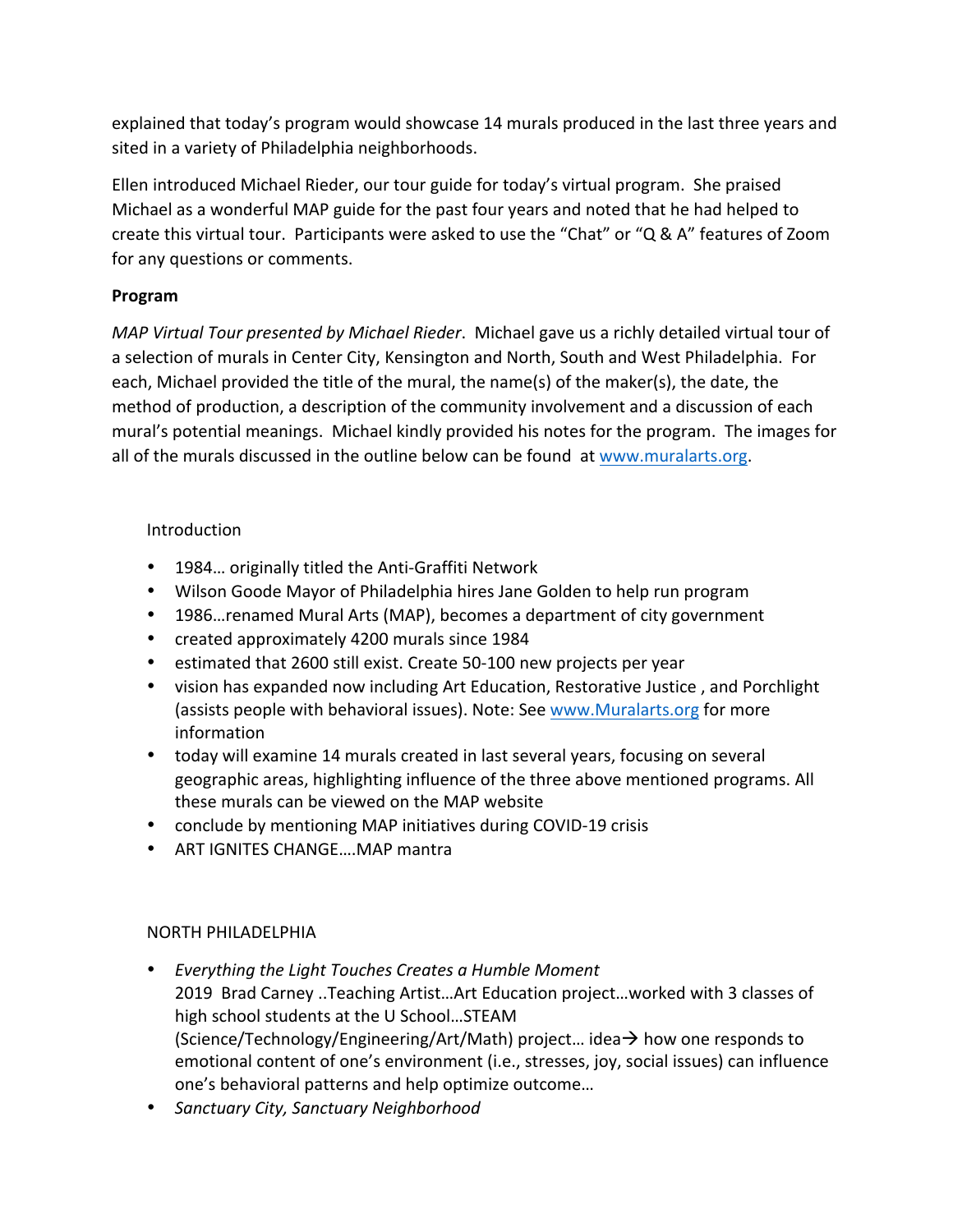2019 Betsy Casanas & Ian Pierce...worked with Guild members (part of Restorative Justice)…located in immigrant community….residents mainly from Puerto Rico, Central and South America...theme->resilience and strength of immigrant community...painted on two walls of Providence Center(organization that addresses needs of community, i.e.. Family retreats, prayer groups, teaching English as second language)...murals depict powerful women leading people on pilgrimage to US and opening barriers to entry...contains symbols and references to Yoruba tradition/religion of Nigeria

#### \* *Still Life*

2018 Philip Adams, Barnes Foundation, State Correctional Institute at Graterford...Restorative Justice program...theme $\rightarrow$  devastating effect of incarceration on life and future ...unusual subject matter for MAP work, since still life is genre popularized in  $17<sup>th</sup>$  century Holland....MAP murals typically modern, abstract, edgy, controversial, etc. A still life was chosen to demonstrate how those incarcerated feel about their lives  $\rightarrow$  frozen in time, frozen potential, stolen time

### WEST PHILADELPHIA

• *Our Wayfinders*

2019 Eric Okdeh....Porchlight project...theme $\rightarrow$  journey through life and how we can assist others....featured person is woman with eyes closed...? Contemplating the future? meditating? looking inward for strength? cairns are repeated through composition $\rightarrow$  rock piles constructed by travelers to guide those that follow... life affirming poem written by workshop participant to inspire viewers....

• The Silent Watcher

2019 Faith XLVII ... internationally known street artist from South Africa, has created works in 39 countries... 175 feet high, on University Square Senior Community Center... a visual landmark/gateway between University City and West Philadelphia...strong Madonna-like woman gazing down at viewers...watching over community....benevolent, compassionate, calm...a guardian...Philadelphia Maneto $\rightarrow$ "let brotherly love endure"

• *Ed Bradley*

2017 Ernel Martinez...worked with Phila Association of Black Journalists...Ed Bradley born and raised in West Phila...attended Cheyney State College (oldest of the Historically Black Colleges or Universities)....earned degree in education...started career as Phila public school teacher...volunteered at local FM radio station, WDAS....after three years got full time job at CBS radio station in NYC, WCBS...launched career in journalism....traveled world....26 years of award winning work on 60 Minutes...received 19 Emmys...first Black American journalist to cover White House....mural  $\rightarrow$  Bradley portrait, small vignettes of Ed with world leaders he met and befriended during career

#### SOUTH PHILADELPHIA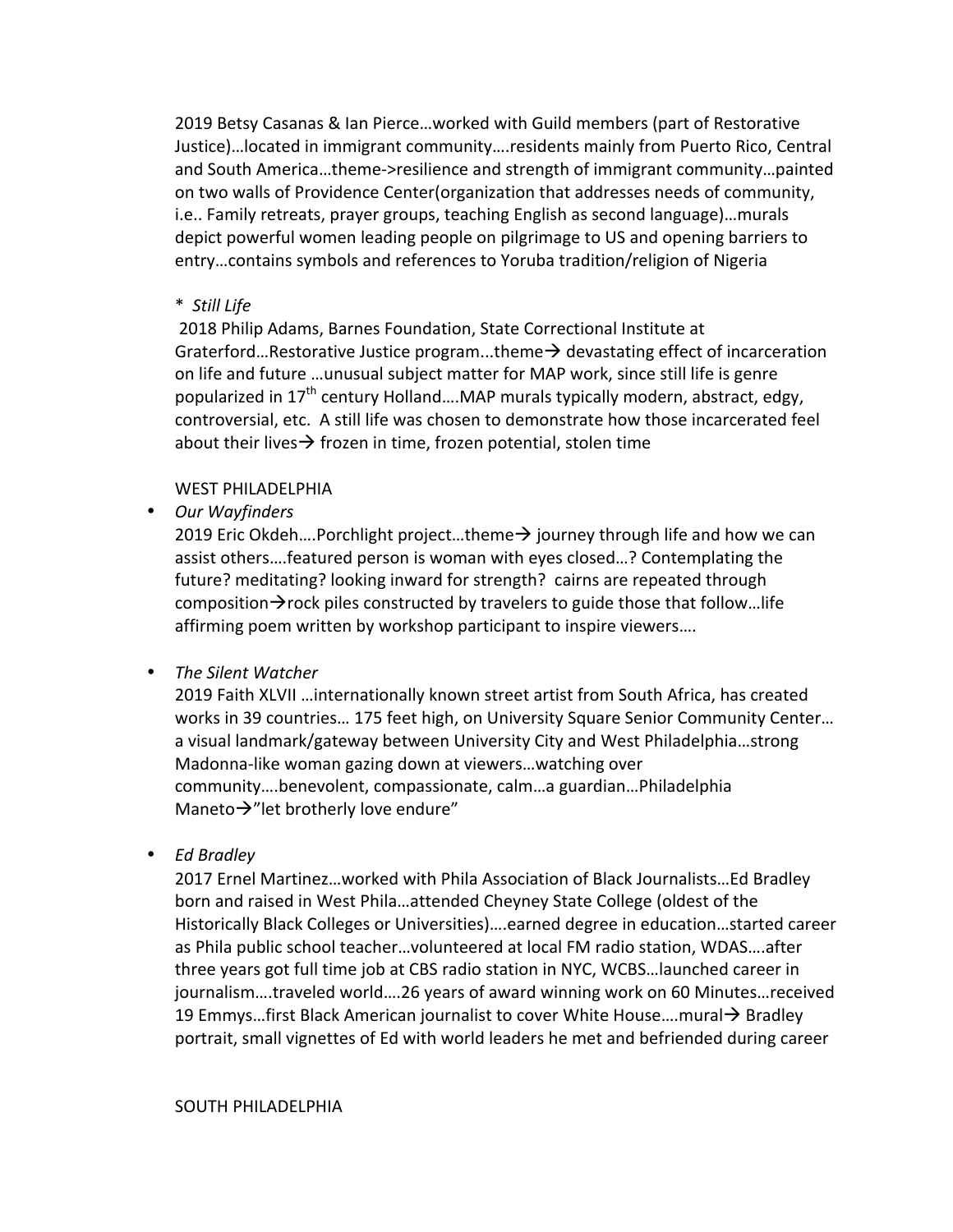### • *Convergence*

2019 Rebecca Rutstein ...has been artist in residence in Iceland, Hawaii, Canadian Rockies…traveled as artist on ocean going research vessels…theme $\rightarrow$  mural meditation on Schuylkill River ... inspired by energetic intersection of cultures and means of transportation (river, railroads, trails, roads, bridges)...bold, uplifting, dynamic....two walls comprised of linear design to reflect transportation concept...third wall of bright geometric color as symbolic reference to annual African Odunde Festival held in this area....honors African diaspora, derived from Yoruba people to celebrate New Year

### • *Parts Per Million*

2018 Ben Volta...Art Education....STEAM project based learning...mural title is the way CO2 is measured in the atmosphere....classroom discussion involved how human activity effects climate change....mural based upon research, data, graphs, designs learned...mural also reflects school diversity where 27 different languages are spoken....mural on three walls of building...shows spirals, spherical temperature map of earth, satellites orbiting earth, flags of countries of students ancestors

### **CENTER CITY**

### *\* Industrious Light—Baldwin Locomotive Works*

2019 Philip Adams ... historical mural.... theme  $\rightarrow$  sixth in the artist's series that honors Philadelphia's industrial past, when the city was known as the "workshop of the world"...Baldwin Locomotive works founded in 1835 @ Broad and Hamilton Streets. Occupied 7 entire city blocks...employed 15,000 workers....made steam locomotives sent worldwide....locomotive depicted in mural is 60000 model (the Tesla of its day)....an actual 60000 is on display at the Franklin Institute...black and white locomotive approaches colorful flowers and grasses in foreground, suggesting the park that occupies site of old factory...? Repurposing/preserving railroads as has occurred east of Broad Street at former Reading Line now site of Rail Park

• *Folding the Prism*

2019 Jessie Unterhalter and Katy Truhn...Baltimore based artists who "explore themes of movement and symmetry, inspired by bold color combinations, patterns in nature and woven textiles"...part of Restorative Justice program...on six story building in Spring Garden area, former site of major textile production....artist "strive to transform public space into playful and vibrant experiences"...large, jubilant mural is a splash of color in surrounding drab industrial area

#### \**Philadelphia Microcosm*

2019 Jon Laidacker...partnership with MAP, SEPTA, Reading Terminal Market(RTM)...at RTM entry into Jefferson Station of SEPTA...loose timeline of RTM from 1890's to present...parallels the growth of Philadelphia....mural progresses from black and white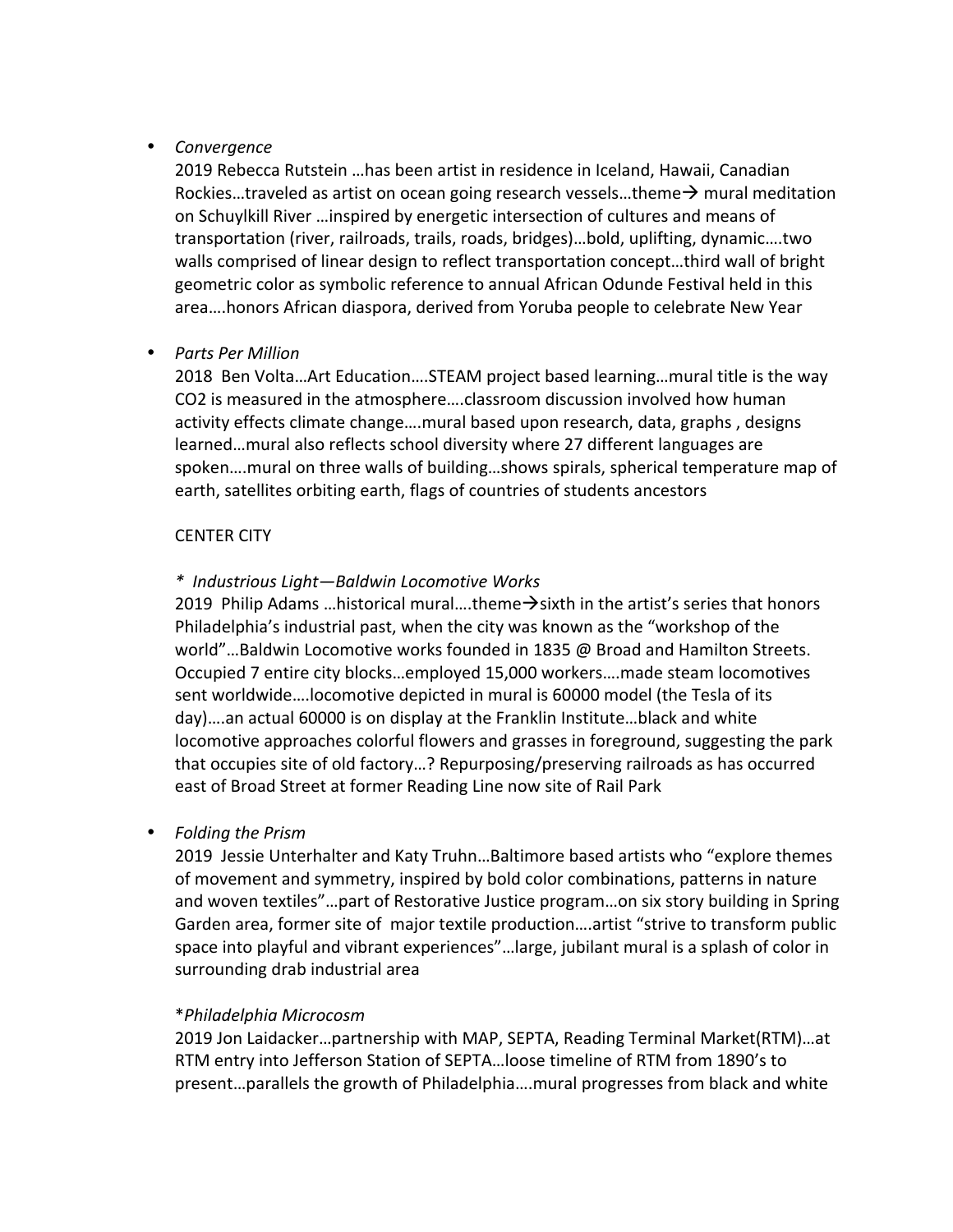to increasing color as image advances into the future....RTM is second most visited tourist attraction in city, after Independence Mall area

### • *Untitled*

2019 Amy Sherald....Art Education...artist painted official portrait of Michele Obama...artist paints "everyday people doing everyday things"...teenager depicted in mural worked with Sherald on the project...depicts humanity, dignity of her subjects...democratizes art  $\rightarrow$  ?does someone have to have an important public persona to be depicted in a mural, or statue, or monument...challenges ideas about identity and importance...a critique on historical Black representation....

# KENSINGTON

# • *Healing Begins Through Connection*

2018 Swoon...NYC based artist...Porchlight program....held workshops for people suffering from trauma, addiction, and other behavioral issues at MAP Kensington Store Front...mural shows portraits of people involved with workshop, or volunteers, or neighborhood residents...emphasis is on humanity of people...multicolored arc-like background suggestive of rainbow, ? brighter future

### \**Resilience*

2018 Parris Stancell...Porchlight...theme $\rightarrow$  women's importance and resilience in a community…bright, colorful composition…could be perceived as an altarpiece $\rightarrow$ central stage with bracketing arched windows suggesting a house of worship...central image of woman, unusual head position  $\rightarrow$  ?in pain ? seeking guidance ? Asking for help? Assisting woman on right...needy youth left....flowers, music, harlequin themes

MAP initiatives in response to COVID-19. These can be seen on MAP website

- Handmade face masks
- Space pads: decorative vinyl floor tiles to be installed in stores.... 6 feet apart to encourage social distancing
- Hope medallion: inspirational wall mountings for building exteriors
- Store front artwork initiatives
- Color Me Back $\rightarrow$ same day work and pay murals painted in Suburban Station passageway...painting support columns in Broad Street subway
- Homeschool with Mural Arts

At the end of the presentation, Ellen thanked Michael and all the participants. She told us that in addition to virtual tours, the MAP is now conducting some walking tours.

Anna called for a standing ovation for Michael!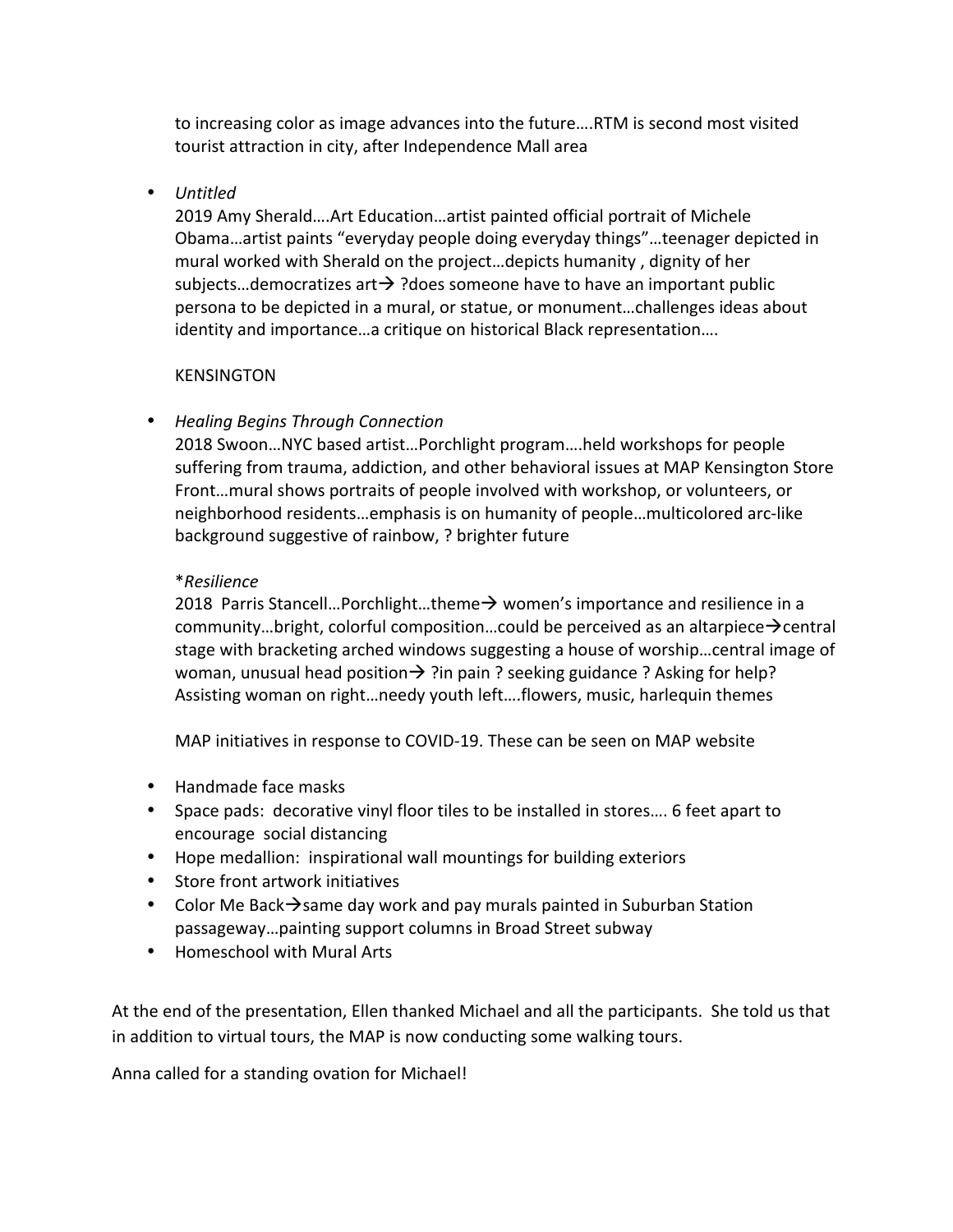### **Questions & Answers**

Ellen and Michael fielded questions from the audience. They said that many of the murals MAP commissions are open to all to participate. Information can be found on their website.

- They explained that because the local community helps to dictate the content and design, they sometimes suggest the appropriate artist. At other times, MAP chooses the artist.
- They said their main office at 1729 Mt. Vernon Street was the home of famed Philadelphia artist Thomas Eakins—but it is not open to the public and they do not offer tours of that space.
- MAP's funding comes from a variety of sources, including the City of Philadelphia, various foundations, corporations and individuals. They also started a consulting arm that helps other cities create successful mural programs.
- There is no age requirement for participating in mural production. Yes, there are many volunteer opportunities available. MAP is still taking volunteers now, but there are less opportunities during the pandemic.

### **Conclusion**

*Closing Remarks, Ellen Soloff.* Ellen expressed her delight that MAP was invited to present GPADC's first virtual program. She expressed her gratitude to all the MAP volunteers for their continued efforts during this difficult time. She urged all the docents not to give up and to continue to aid their organizations in any way they could as it is much appreciated.

*Closing Remarks, Anna Hadgis.* Anna felt exhausted even though we did not walk through Philadelphia because all our senses were stimulated and so many connections were made with each of our cultural institutions. She thanked Michael for an incredible tour – filled not only with art but also with stories about the artists, history, social justice, pertinent issues and humanity. 

She noted that the Penn Museum's new Africa Gallery showcases stories of Africans in the diaspora based on the same Yoruba and West African traditions seen in the El Barrio mural that Michael showed us. These themes are also found in the Penn Museum's Mexico and Central American gallery. Michael's virtual tour also reminded her of the struggles described in books like *American Dirt* by Jennine Cummings and *In the Midst of Winter* by Isabelle Allende. She asked all the participants to please share their resources on the GPADC web site.

Anna thanked Ellen Soloff for her leadership and Michael for all the research and preparation. She was sure we would all continue to discuss all that Michael brought to the fore!

Anna thanked all the participants and reminded everyone that our next general meeting will be February 9, 2021. It will be a virtual program presented by Eastern State Penitentiary.

### **Meeting Adjourned 11:30 AM**